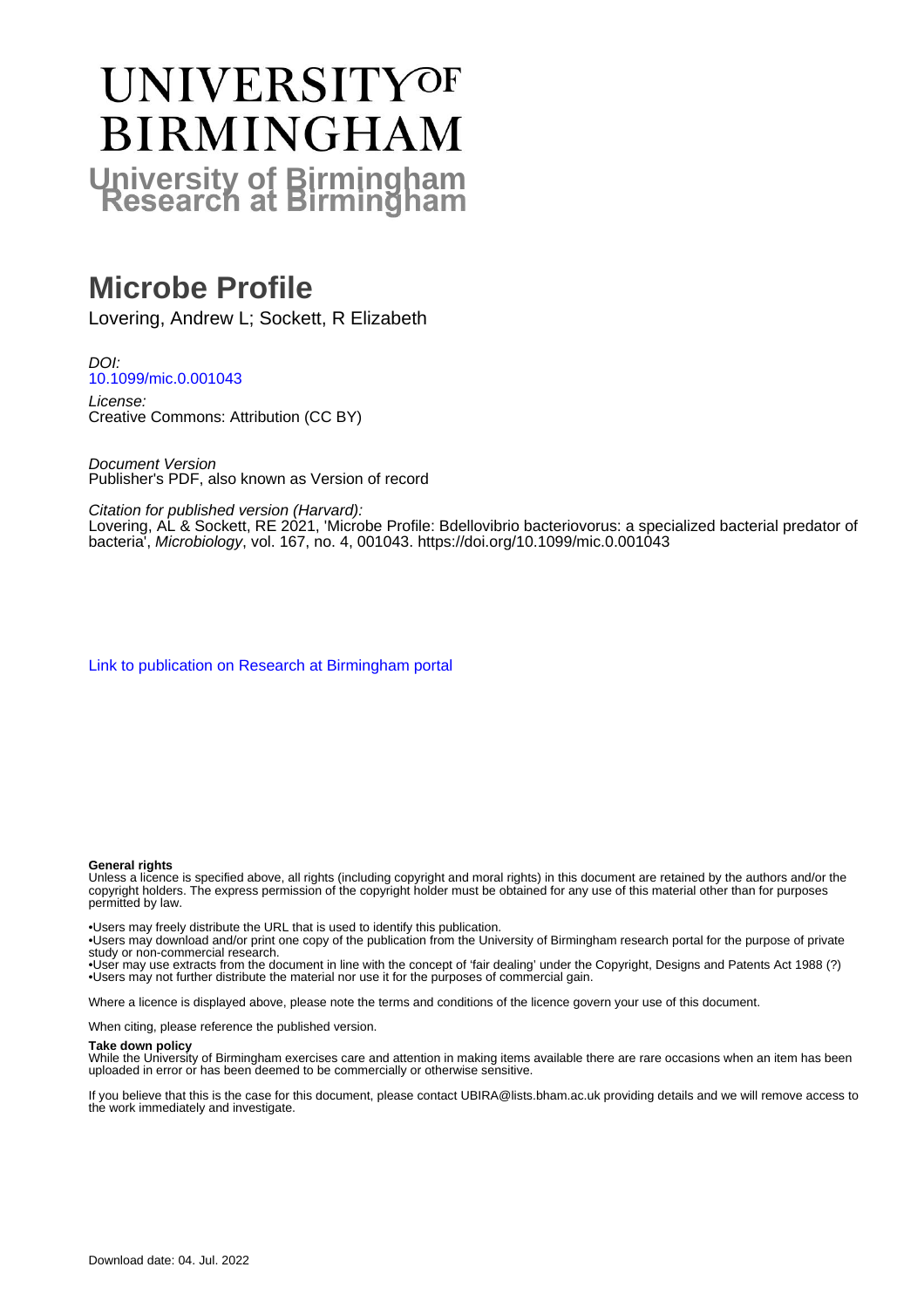

## Microbe Profile: *Bdellovibrio bacteriovorus*: a specialized bacterial predator of bacteria

Andrew L. Lovering<sup>1,\*</sup> and R. Elizabeth Sockett<sup>2,\*</sup>



### Graphical abstract

Transmission electron micrograph of (curved) *B. bacteriovorus* HD100 invading and rounding *E. coli* S17-1, (Dr Carey Lambert, University of Nottingham).

### Abstract

*Bdellovibrio bacteriovorus* is an environmentally-ubiquitous bacterium that uses unique adaptations to kill other bacteria. The best-characterized strain, HD100, has a multistage lifestyle, with both a free-living attack phase and an intraperiplasmic growth and division phase inside the prey cell. Advances in understanding the basic biology and regulation of predation processes are paving the way for future potential therapeutic and bioremediation applications of this unusual bacterium.

001043 © 2021 The Authors

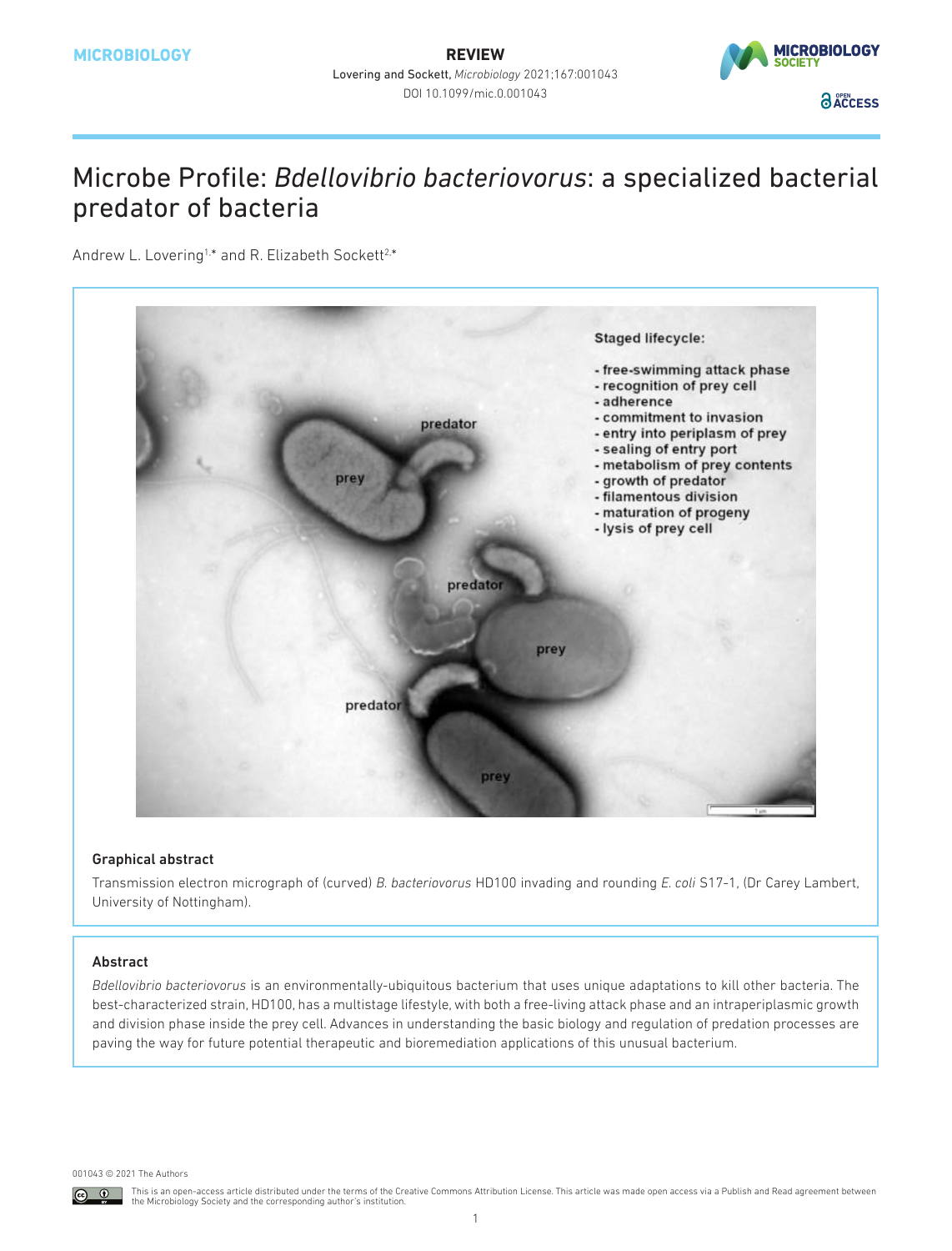## **TAXONOMY**

Domain Bacteria, phylum Proteobacteria, class Oligoflexia, order Bdellovibrionales, family Bdellovibrionaceae, genus Bdellovibrio, species *Bdellovibrio bacteriovorus*, strain HD100. Prior to the establishment of the Oligoflexia, *Bdellovibrio* was placed in the Deltaproteobacteria; a proposal has been made to reclassify into a distinct phylum, Bdellovibrionota.

## **PROPERTIES**

*Bdellovibrio bacteriovorus* is a predator of other Gramnegative bacteria. The type strain HD100 was isolated from soil, and utilizes whole cell invasion, with a staged lifecycle wherein it establishes itself in the periplasmic space of the host and kills it from within [[1\]](#page-3-0). Related strains can be found in diverse environments (seawater, freshwater, digestive tracts) and adopt a similar endoperiplasmic method of predation, or the seemingly less complex method of epibiotic attachment and killing via external attachment only (*B. exovorus*). HD100 can be converted into a form competent for slower laboratory axenic growth via point mutations and culturing on amino-acid rich media. Some *B. bacteriovorus* strains such as *Tiberius* alternate naturally between slower axenic growth and predation. *Bdellovibrio* cells are small (0.2–0.5 by 0.5–2.5μm), vibroid with a monopolar, membrane-sheathed flagellum, relatively deformable during prey invasion and polymorphic in axenic growth, and they possess non-standard, mannosylated LPS.

## **GENOME**

The complete 3782950bp genome of HD100 is relatively large and testament to the need for *Bdellovibrio bacteriovorus* to survive in a free-living stage inbetween prey killing events and for a percentage of its population to exist replicating slowly axenically as mutants [\[2](#page-3-1)]. As a specialized predator, there is some expected gene loss, largely in biosynthetic pathways including those of several amino acids. A significant proportion of novel hypotheticals (approximately a third of 3584 protein coding genes) encode proteins adapted for the unique predatory lifestyle *e.g*. a lysozyme variant that assists prey cell exit [[3\]](#page-3-2). Likewise, a large fraction of the proteome is predicted to be secreted, consistent with deployment of enzymes into prey.

## **PHYLOGENY**

*Bdellovibrio* have both predatory (*Myxococcus* xanthus) and non-predatory (*Desulfovibrio, Geobacter*) relatives. There is some evidence to suggest that gene transfer to *Bdellovibrio* comes largely from non-prey bacteria including Firmicutes. It is currently unclear as to the exact relationships/evolutionary

path between endoperiplasmic and epibiotic strains, given that the latter can possess both similarly-sized genomes to HD100 (*e.g. B. qaytius*) or a relatively reduced genome (*e.g. B. exovorus*). Comparison between differing modes of predation, or to phylogenetically distant predators with a similar mode of killing (the Alphaproteobacterium *Micavibrio aeruginosavorus*) reveals that predator genome commonalities are mainly metabolic and that predation adaptations/ mechanisms are likely to be predator-specific.

## **KEY FEATURES AND DISCOVERIES**

The staged lifecycle of predation is rich in cryptic, biologically interesting events, and begins with an attack phase in which the highly-motile *Bdellovibrio* collides with prey. An initially reversible attachment period progresses to dedicated invasion, in which the predator enters, through the prey outer membrane, sealing it neatly 'behind'. Consumption of mainly cytoplasmic, prey macromolecules then drives growth of the now-periplasmic predator (residing in a rounded, softened, dead host-cell, termed the bdelloplast). The predator elongates as the periplasm:cytoplasm ratio increases. Dependent on prey cell size, *Bdellovibrio* cells are able to divide into a variable number of progeny, odd or even, via synchronous filamentous septation. These progeny then mature, lyse the host cell and begin the cycle anew. Recognition between predator and prey is likely multifactorial, and unlike bacteriophage, susceptible prey populations do not develop genetic resistance to killing.

An initial burst of interest in *Bdellovibrio* was hampered by the available genetic tools and alternative of more tractable bacterial systems for study. In recent years this has changed, partly through the interest in the possibility of using *Bdellovibrio* and related predators as a 'living antibiotic' solution to problematic bacteria in both healthcare and agriculture. One large-scale initiative to study the feasibility of this idea was funded by the US research agency DARPA ([https://www.](https://www.darpa.mil/program/pathogen-predators) [darpa.mil/program/pathogen-predators](https://www.darpa.mil/program/pathogen-predators)). It is now apparent that *B. bacteriovorus* is able to kill prey regardless of antimicrobial resistance gene status [[4](#page-3-3)]. Allied to this, injections of *B. bacteriovorus* were demonstrated to be effective in a zebrafish model of infection, working in tandem with the immune system to reduce pathogen numbers [[5](#page-3-4)]. Pathogen killing has also been demonstrated inside rats, mice and chicks.

For the purposes of economy and exclusive access to the nutrients resulting from killing the prey cell, it is important that *B. bacteriovorus* crafts a stable intraperiplasmic niche and avoids premature lysis of the host cell. A swathe of prey-cell wall-manipulating enzymes assist in these tasks, relaxing host cell peptidoglycan to soften the invaded cell and signal occupancy to kin, reducing wasteful secondary invasion events.

Keywords: predatory bacteria; bdellovibrio; molecular microbiology.

Received 13 November 2020; Accepted 18 February 2021; Published 12 April 2021

Author affiliations: <sup>1</sup>Dept of Biosciences, University of Birmingham, Birmingham, UK; <sup>2</sup>University of Nottingham, Nottingham, UK. \*Correspondence: Andrew L. Lovering, a.lovering@bham.ac.uk; R. Elizabeth Sockett, liz.sockett@nottingham.ac.uk